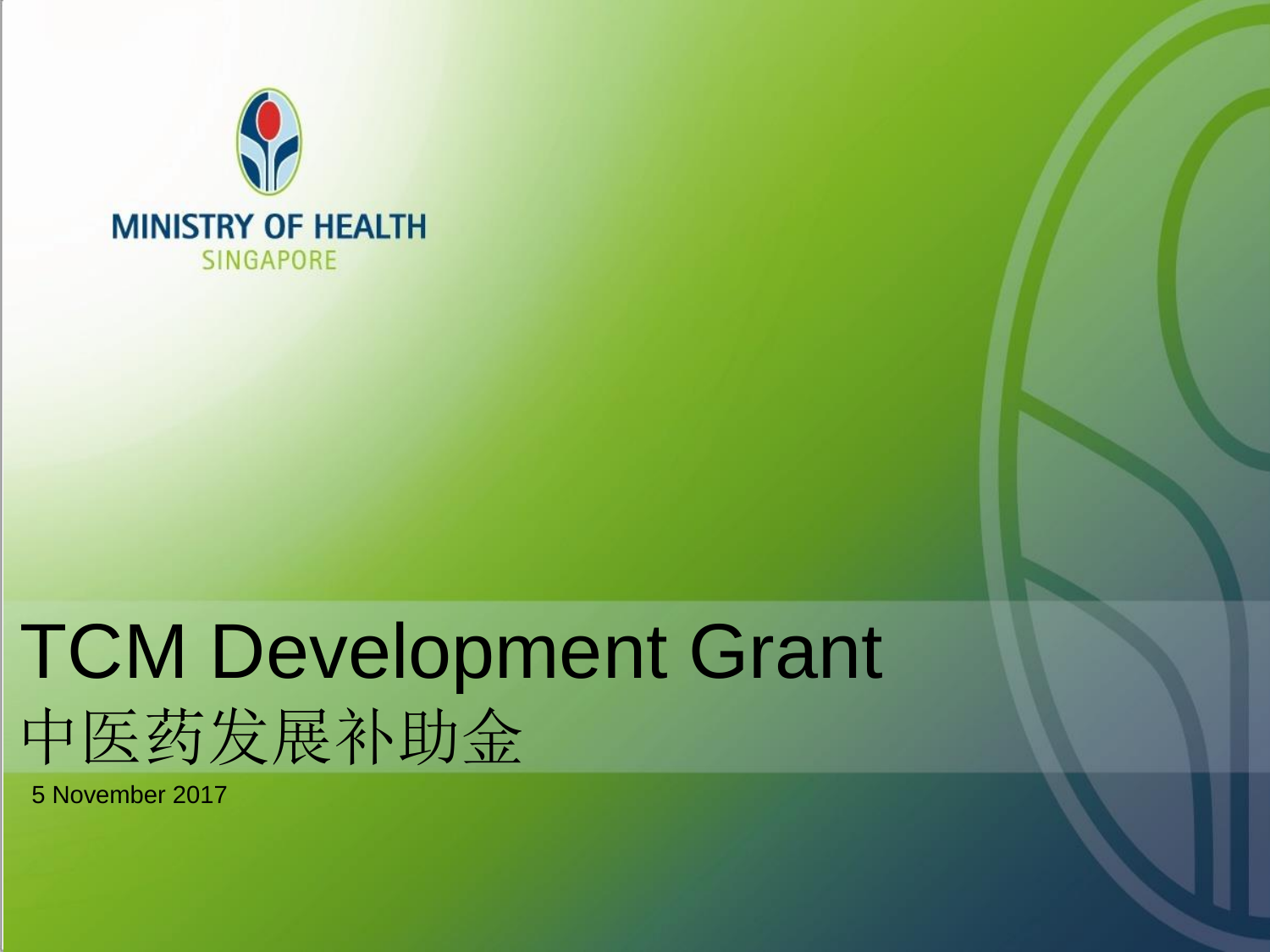#### Objectives of the TCM Development Grant 中医药发展补助金的目的

To further develop the Traditional Chinese Medicine (TCM) sector so as to better meet the evolving needs of the Singapore population, the Ministry of Health (MOH) has set up a \$5 million TCM Development Grant (TCMDG) to support the capability and capacity building of the TCM sector. Administered by MOH, the TCMDG aims to provide funding support for training (professional development) and overall improvement on the delivery of TCM services especially in the areas of infection control and elderly patient safety.

为了应对国人对医疗服务的需求(包括辅助医疗),卫生部将拨款500万 元建立中医发展补助金,帮助中医从业员开发相关技能和能力 (专业发 展),全面地支持中医业者的提升,尤其是在传染控制和应对年长病患 的需求两大方面。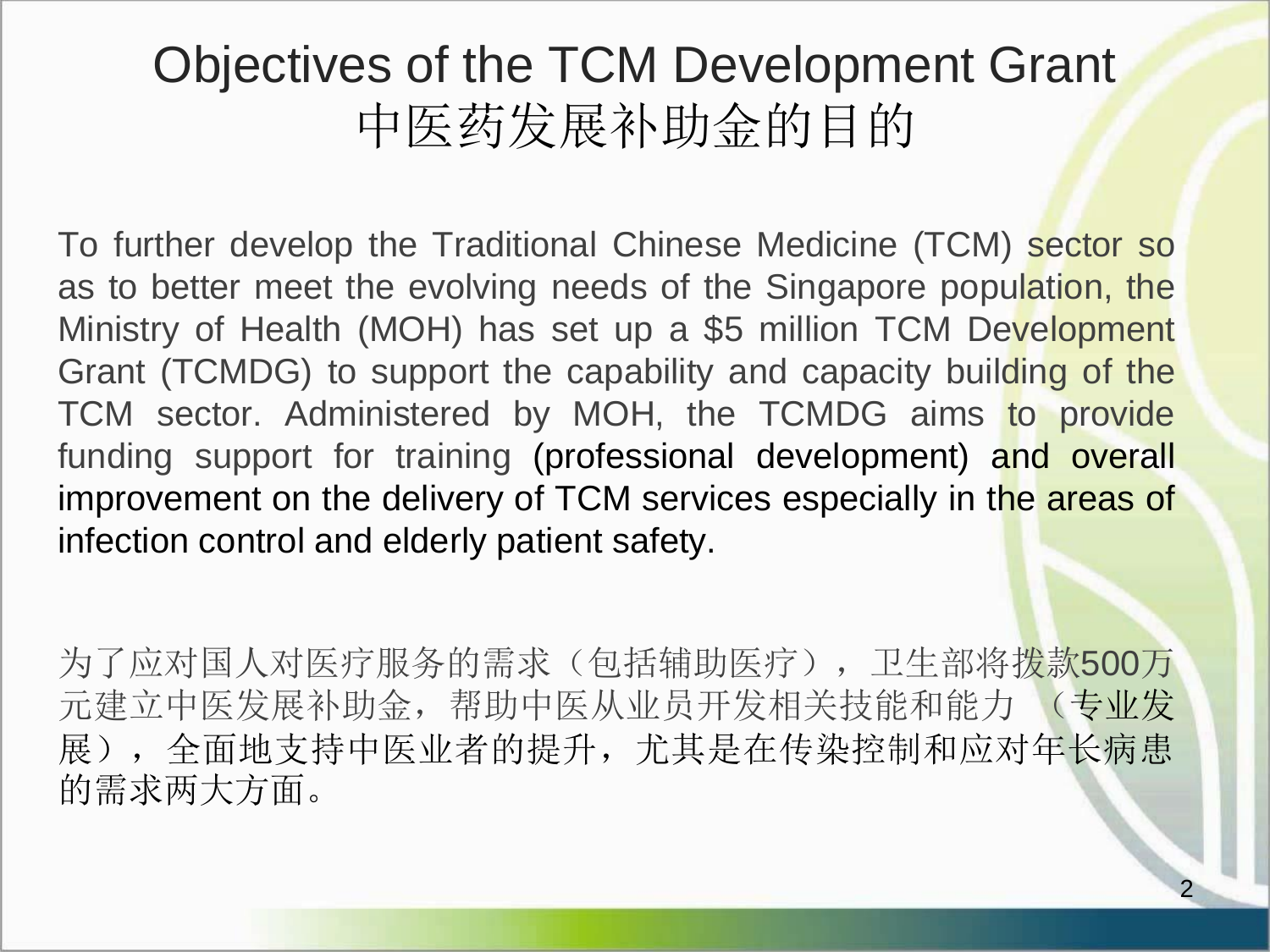## TCM Development Grant 中医发展资助

- **Individuals:** Training and professional development of all registered TCM practitioners (TCMPs)\*, TCM allied healthcare workers such as herbal dispensers listed with TCM Practitioners' Board (TCMP Board) and TCM clinic assistants.
- 各人: 补助金将共同资助所有于中医管理局(TCM Practitioners Board)注册的中医师\*, 及中 医药从业员联合医务人员如配药员和诊所助理,提供培训和专业发展
- **Diganizations:** To increase the quality of TCM courses, funding support would also be extended to TCM course providers that are accredited by the TCMP Board to conduct local TCM conferences, seminars and workshops for professional development of TCM practitioners and related personnel.

企业:补助金将资助由中医管理委员会所认证的继续教育课程提供者,举办更多具有高素质的中 医继续课程,本地会议,研讨会,工作坊或其他中医从业员及相关人员的培训计划。

**Diganizations:** Funding support would will also be extended to TCM service providers to strengthen operating capabilities through adoption of IT solutions, and to enhance clinic facilities for better infection control and to meet the needs of elderly patients.

企业:补助金将资助中医业者,鼓励采用电脑科技来加强运营能力,改善诊所设施以实现更好的 传染控制和应对年长病患的需求。

*\*TCM Practitioners (TCMPs) include all registered TCM physicians and acupuncturists* \*注册的中医师包括中医师和针灸师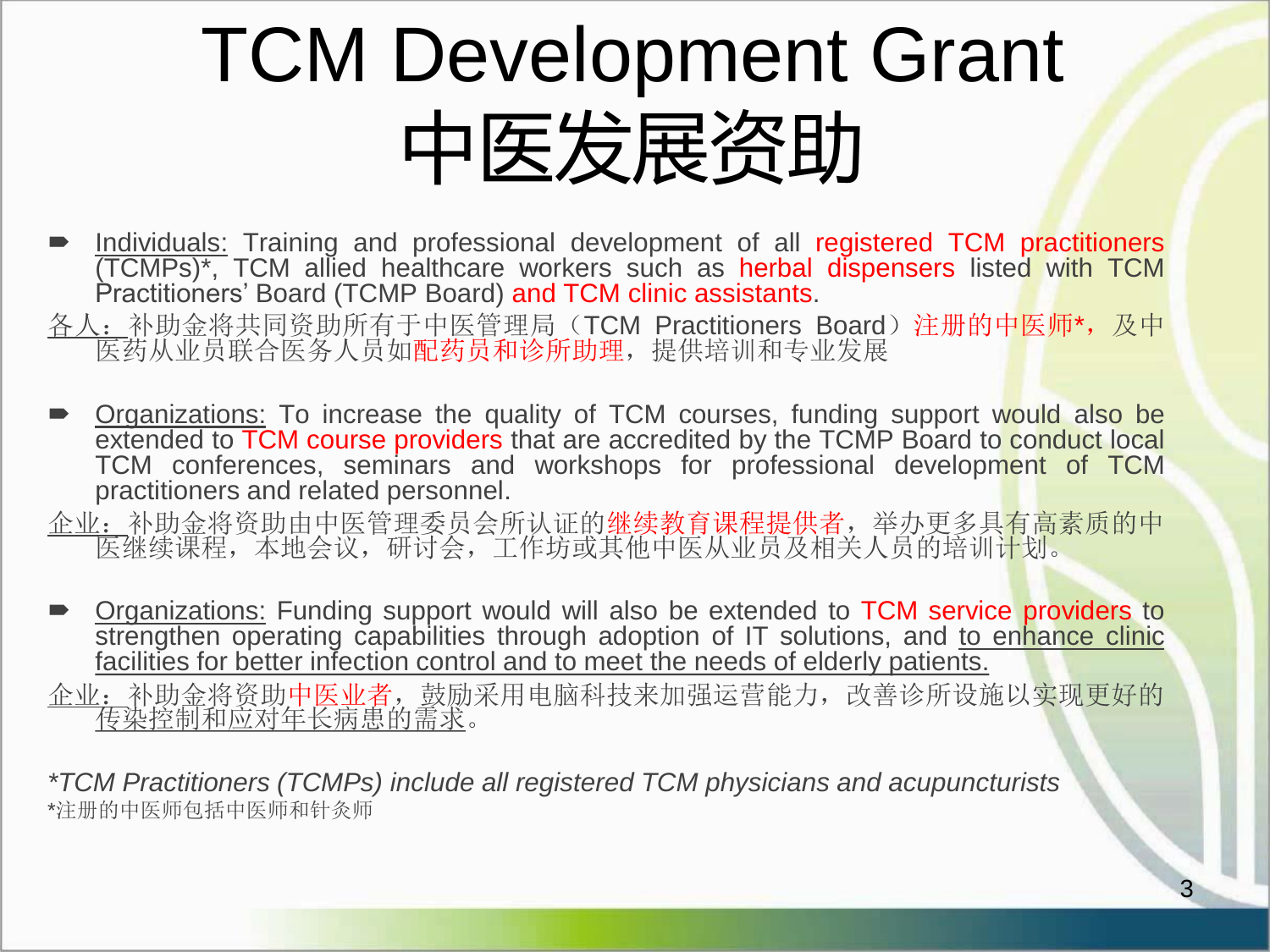#### **Scope of support and funds available**

| Category                                               | <b>Programmes supported</b>                                                                                                                                                                                                                                                                                              | <b>Quantum supported</b>                                                                                                                                             |  |
|--------------------------------------------------------|--------------------------------------------------------------------------------------------------------------------------------------------------------------------------------------------------------------------------------------------------------------------------------------------------------------------------|----------------------------------------------------------------------------------------------------------------------------------------------------------------------|--|
| <b>Individuals</b>                                     | Courses organised by TCMPB-accredited providers                                                                                                                                                                                                                                                                          | TCMPs: 80% of total course fees/year or<br>capped at \$200/year<br>Herbal dispensers and clinic assistants: 80% of<br>total course fees/year or capped at \$100/year |  |
| <b>Organizations</b><br>(CPE<br>training<br>providers) | Funding support limited to one event / accredited CPE<br>provider/year.<br>Examples of events supported but not limited to the following:<br>• Expenses incurred for organising local conferences, seminars and<br>workshops, e.g. rental of premises, travel and accommodation<br>expenses for overseas expert speakers | Approved applications are co-funded up to:<br>•50% of cost incurred                                                                                                  |  |
|                                                        |                                                                                                                                                                                                                                                                                                                          | Or up to \$50,000 whichever is lower                                                                                                                                 |  |
| <b>Organizations</b><br>(TCM clinics)                  | Funding support limited to one-off support/TCM company or<br>VWO regardless of number of clinics.<br>Examples of items supported, but not limited to the following:<br>Fa(prior approval from relevant government agencies [e.g. HDB,                                                                                    | Approved applications are co-funded up to:                                                                                                                           |  |
|                                                        | URA] should be obtained)<br>cilities enhancement . Installation of sinks, grab bars in toilets,<br>ramps for wheelchair access etc                                                                                                                                                                                       | •50% of cost incurred;<br>Or up to \$10,000 whichever is lower                                                                                                       |  |
|                                                        | IT enhancement<br>• Patient Management Systems<br>•Software to support data collection and statistical analysis<br>. Establishment of online portals to publish information<br>and<br>provide online platform for patients' feedback                                                                                     | •50% of cost incurred<br>Or up to \$20,000 whichever is lower                                                                                                        |  |
|                                                        | Only where related to the IT capability enhancements:<br>•Computers (Desktops, Laptops)<br>• Printers, scanners                                                                                                                                                                                                          | •50% of cost incurred<br>Or up to \$5,000 whichever is lower<br>4                                                                                                    |  |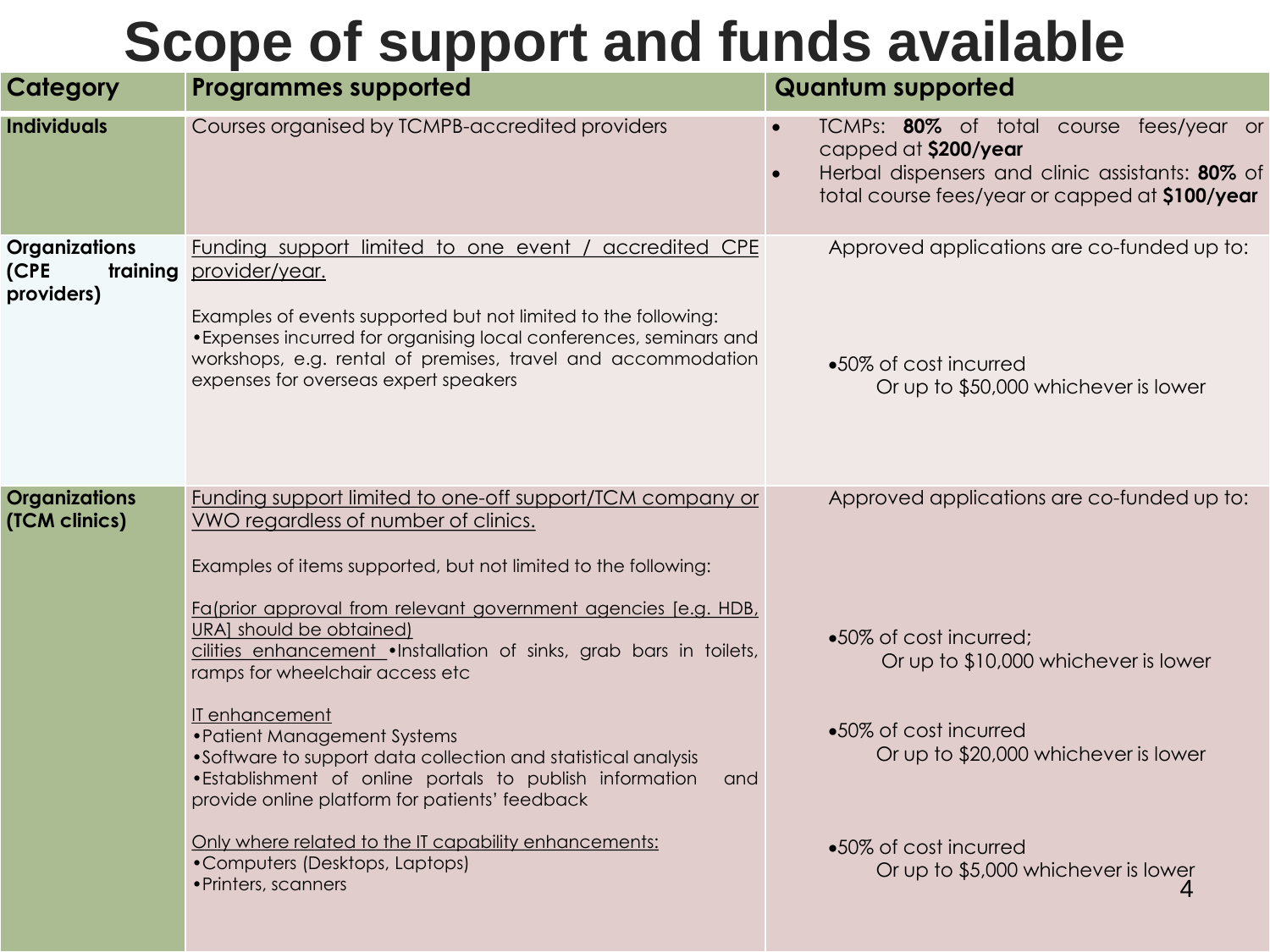资助范围

| 类别              | 支持项目                                                    | 资助限制                                                                |
|-----------------|---------------------------------------------------------|---------------------------------------------------------------------|
| 个人              | 中医管理委员会所认证的继续教育课程提供者所举办的课 •<br>程                        | 注册中医师: 80% 一年的课程费用, 不超过\$200<br>中药员/中医诊所助理:80%一年的课程费用,不<br>超过 \$100 |
| 企业<br>CPE 课程提供者 | 资助仅限于每个CPE 课程提供者一年一个项目:<br>例如:举办本地会议,研讨会费用 (礼堂租费,海外专家的行 | 被批准的申请者将可获得:<br>50% 的费用, 或最高 \$50,000                               |
|                 | 程和住宿费用)                                                 |                                                                     |
| 企业<br>中医诊所      | 仅限于每个中医慈善机构或私人机构, 一次的资助, 无<br>论中医机构旗下诊所的数量:             | 被批准的申请者将可获得:                                                        |
|                 | 例如:<br>诊所设施改善(应事先获得有关政府机构的批准)<br>水槽安装,在厕所安装扶手,轮椅坡道      | ●50% 的费用, 或最高 \$10,000                                              |
|                 | 科技设备:<br>软件:病人管理系统, 数据和统计分析软件, 设立网站等                    | ●50% 的费用,或最高 \$20,000                                               |
|                 | 仅限于以上的科技设备补助:<br>硬件:电脑,打印机                              | •50% 的费用,或最高 \$5,000                                                |
|                 |                                                         | 5                                                                   |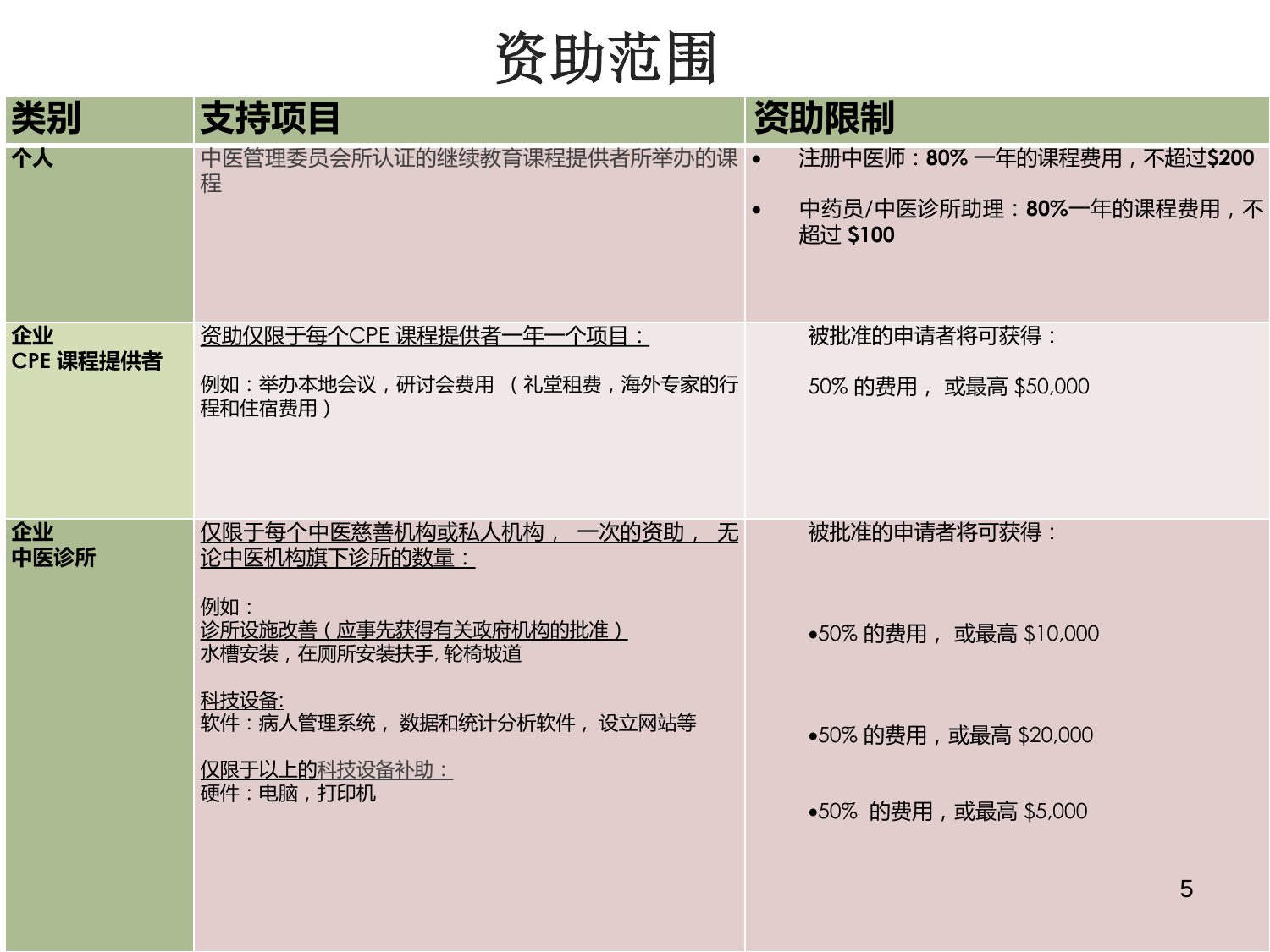## **Assessment Criteria 评估标准**

| <b>Individuals 个人</b>   | Funding support to attend courses organised by CPE providers accredited by TCMP Board<br>中医管理委员会所认证的继续教育课程提供者所举办的课程<br>$\bullet$                                                                                                                            |
|-------------------------|-------------------------------------------------------------------------------------------------------------------------------------------------------------------------------------------------------------------------------------------------------------|
| <b>Organizations 企业</b> | Ability to fulfil the objectives and outcomes of the TCMDG; 是否能履行中医补助金所立定的<br>$\bullet$<br>目标:<br>Track record and potential of the organization; 机构以往的的表现和潜能;<br>Reasonableness of budget; 预算的合理性;<br>Relevance of the programme (for TCM courses); 课程的相关性 |
|                         |                                                                                                                                                                                                                                                             |

Exclusion Criteria 排除标准:

Operating expenses (e.g. consumables, manpower, equipment, and maintenance works) 运作开销 (例如: 损耗品, 人力开支 和 基础设备,机械, 维修工作)

Tertiary education programmes that are subsidised by the Ministry of Education (i.e. NITEC, Higher NITEC, Diploma, Bachelor's Degree) 由教育部资助的高等教育课程 (例如:NITEC, 高等NITEC, 文凭, 学士学位)

Part-time/Full-time degree programmes (i.e. Bachelor's Degree, Master's Degree or Doctorate). Individuals seeking support for such programmes should apply for scholarships offered by e.g. The Academy of Chinese Medicine, Singapore (ACMS).

部分时间/全日制 学位课程 (学士/硕士/博士) 有意申请者应该向其它中医学府或机构如: 中医研究院 咨询申请奖学金详情。

Cost components of programmes/IT enhancement that are already subsidised by other government agencies such as the e2i, Workforce Development Agency (WDA), SkillsFuture, IMDA etc 费用已获得其他政府机构的资助 例如:e2i, WDA, SkillsFuture, IMDA 等

Retrospective cost (before 1 Jan 2018) of training programmes, upgrading facilities and IT enhancement (hardware and software).

1 月 2018 年 之前的课程/诊所设施改善/科技/软件设备的费用 6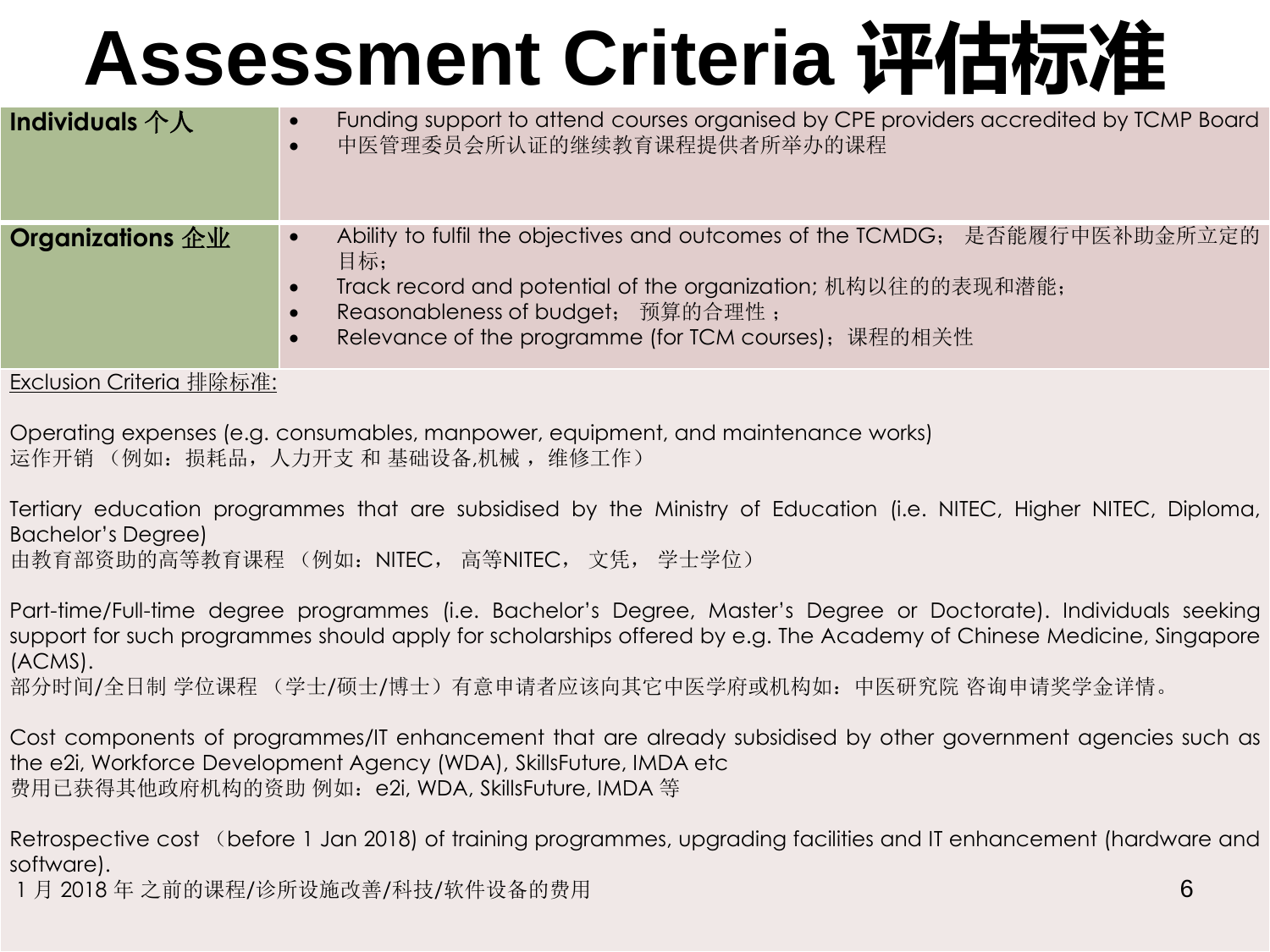## **Eligibility Requirements 资格要求**

| TCMPs on full registration and herbal dispensers listed with<br>$\bullet$<br><b>TCMP Board.</b><br>中医药管理局的注册中医师/配药师<br>$\bullet$<br>TCM clinic assistants (Must be employees of TCM clinics listed<br>$\bullet$<br>with TCMP Board)<br>中医诊所助理 (限于中医药管理局登记的中医诊所)<br>$\bullet$                                                                                                                         |
|------------------------------------------------------------------------------------------------------------------------------------------------------------------------------------------------------------------------------------------------------------------------------------------------------------------------------------------------------------------------------------------------------|
| Private TCM clinics must be registered with ACRA and listed<br>$\bullet$<br>with TCMP Board.<br>- 私人中医诊所: 经ACRA注册和中医药管理局登记<br>$\bullet$<br>TCM VWO clinics must be registered charities and listed with<br>$\bullet$<br>the TCMP Board.<br>- 慈善中医诊所:经慈善法注册和中医药管理局登记<br>$\bullet$<br>TCM course providers must be accredited by the TCMP Board.<br>$\bullet$<br>由中医管理局所认证的继续教育课程提供者<br>$\bullet$<br>7 |
|                                                                                                                                                                                                                                                                                                                                                                                                      |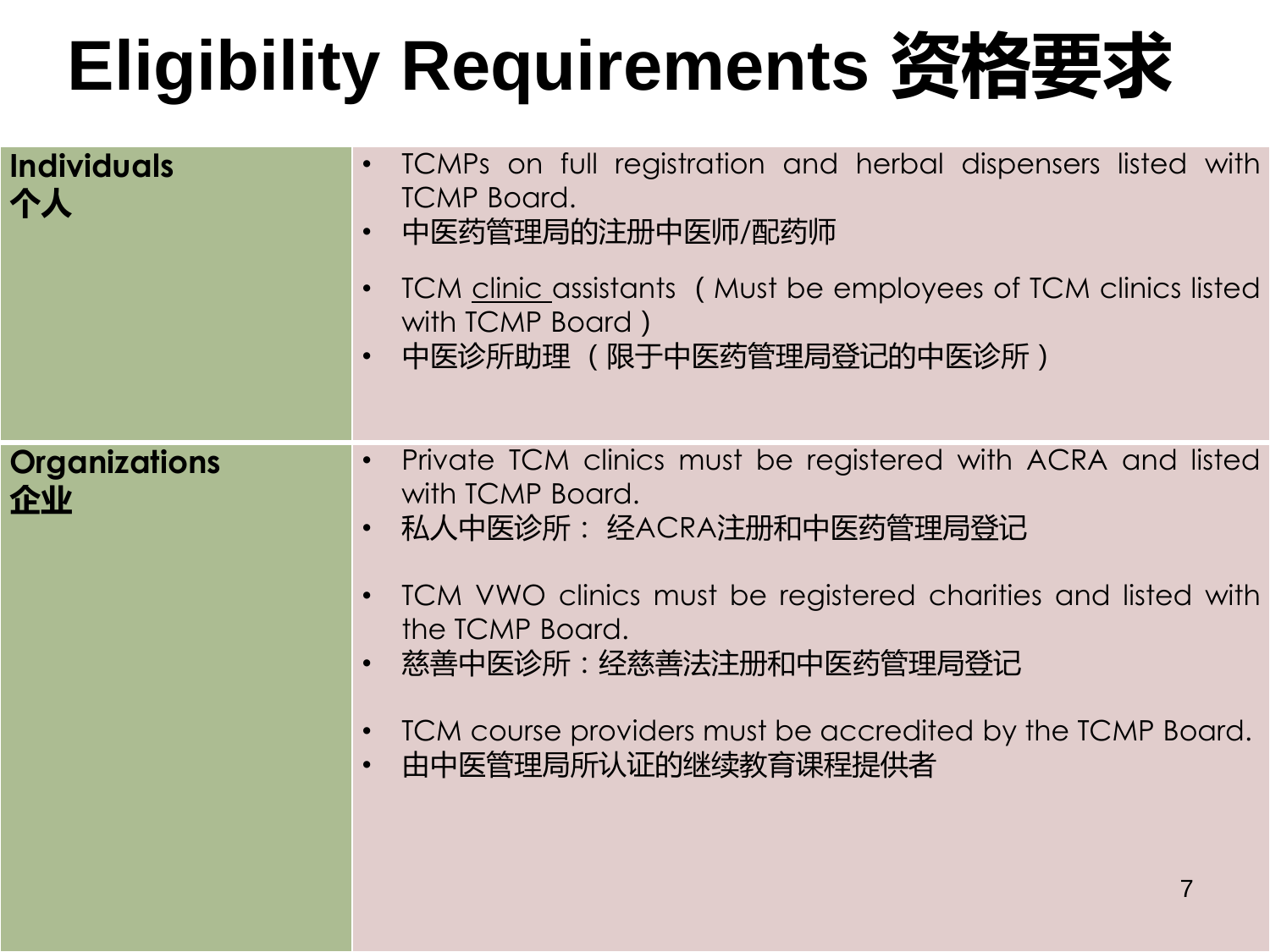# **How to apply 如何申请**

| <b>Individuals-Registered</b><br><b>TCMPs</b>                                                    | Fill in the prescribed application form;<br>Print out the CPE attendance report from TCMP Board Professional Registration System together<br>with receipts;                                                                                       |
|--------------------------------------------------------------------------------------------------|---------------------------------------------------------------------------------------------------------------------------------------------------------------------------------------------------------------------------------------------------|
| 个人 - 注册中医师/配药师                                                                                   | Submit to TCMDG Secretariat by 31 Dec 2018 for disbursement                                                                                                                                                                                       |
|                                                                                                  | 把填好的申请表格附上继续教育课程出席报告和收据,在12月31日2018年之前邮寄到TCMDG秘书处                                                                                                                                                                                                 |
| <b>Individuals</b><br><b>Herbal</b><br>$\blacksquare$<br>dispensers and TCM clinic<br>assistants | Fill in the prescribed application form;<br>Attach copies of certificate of attendance of CPE courses attended together with receipts;<br>Submit to TCMDG Secretariat by 31 Dec 2018 for disbursement                                             |
| 各人 - 配药师以及中医诊所助                                                                                  | 把填好的申请表格附上继续教育课程出席证书和收据,在12月31日2018年之前邮寄到TCMDG秘书处                                                                                                                                                                                                 |
| 理                                                                                                |                                                                                                                                                                                                                                                   |
|                                                                                                  |                                                                                                                                                                                                                                                   |
| <b>Organizations - TCM clinics</b><br>and CPE course providers                                   | Fill in the prescribed application form and budget required;<br>Attach organization's latest audited financial statement                                                                                                                          |
|                                                                                                  | Attach certified true copy of vendor's quotation/proforma invoices                                                                                                                                                                                |
| 企业 - 中医诊所以及继续教育<br>课程提供者                                                                         | Submit to TCMDG Secretariat at least 3 months before renovations/purchase or event;<br>70% will be disbursed upon award and acceptance of the grant. Balance 30% upon<br>completion and submission of invoices and evidence of payment to vendor. |
|                                                                                                  | 课程/装修/采购的3个月前, 把填好的申请表格附上:<br>最新经审计的财务报表<br>经副本认证的供应商发票                                                                                                                                                                                           |
|                                                                                                  | 邮寄到TCMDG秘书处。 若申请成功,70%所申请的费用将会预先支付, 其余30%将在工程完工,并证明<br>已8支付供应商后再支付                                                                                                                                                                                |
|                                                                                                  | 8                                                                                                                                                                                                                                                 |
|                                                                                                  |                                                                                                                                                                                                                                                   |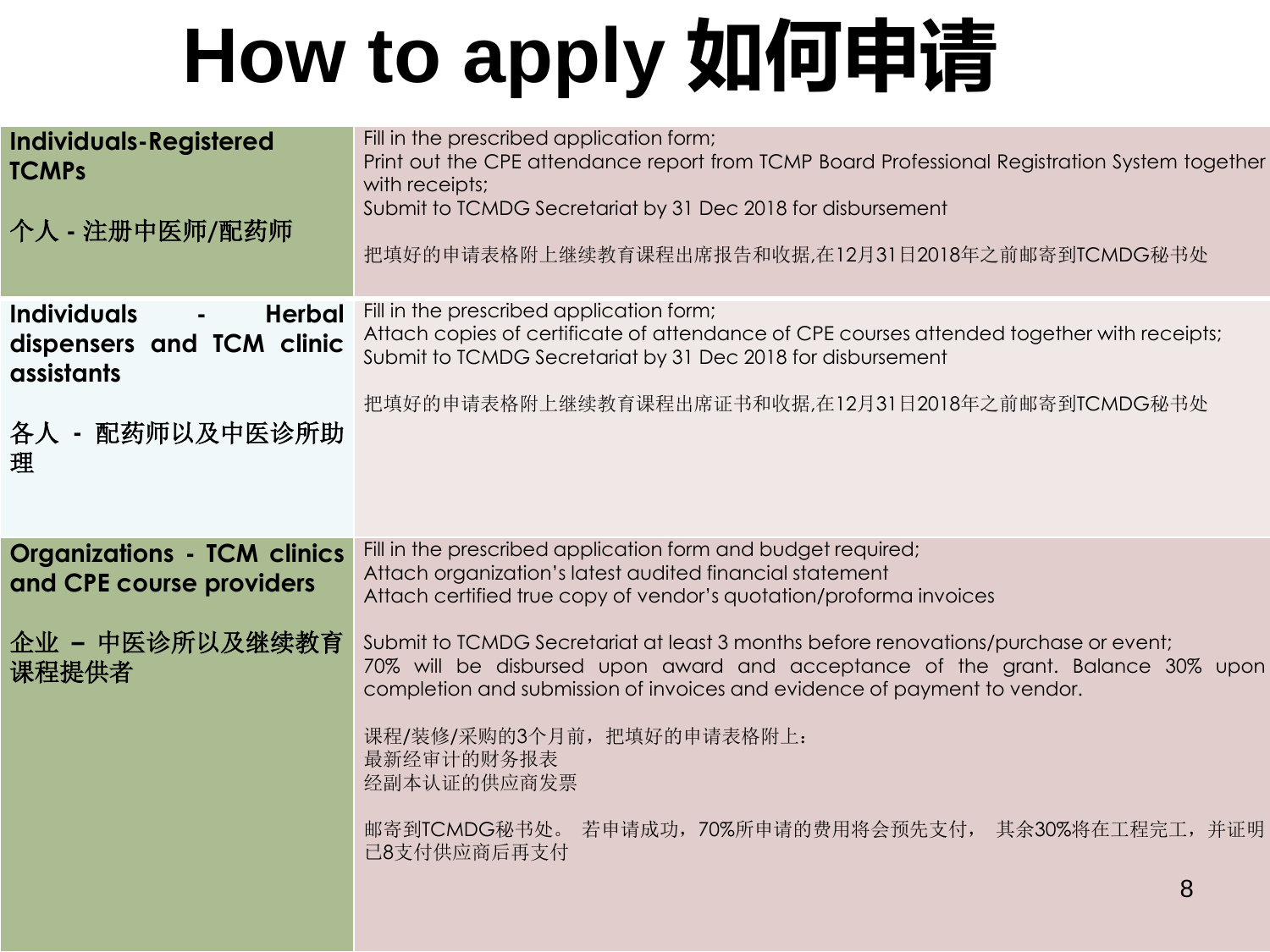## Contact Details 联络详情

For submission of applications and enquiries, please contact the TCMDG secretariat at: 提交申请或询问详情请联络:

9

TCMDG Secretariat (TCMDG 秘书处) College of Medicine Building 16 College Road Singapore 169854

Email: [clare\\_chou@moh.gov.sg](mailto:clare_chou@moh.gov.sg) [ng\\_jin\\_ju@moh.gov.sg](mailto:ng_jin_ju@moh.gov.sg) [tan\\_kok\\_hsien@moh.gov.sg](mailto:Tan_kok_hsien@moh.gov.sg)

Tel: 6325-1564 6325-1253 6325-3246